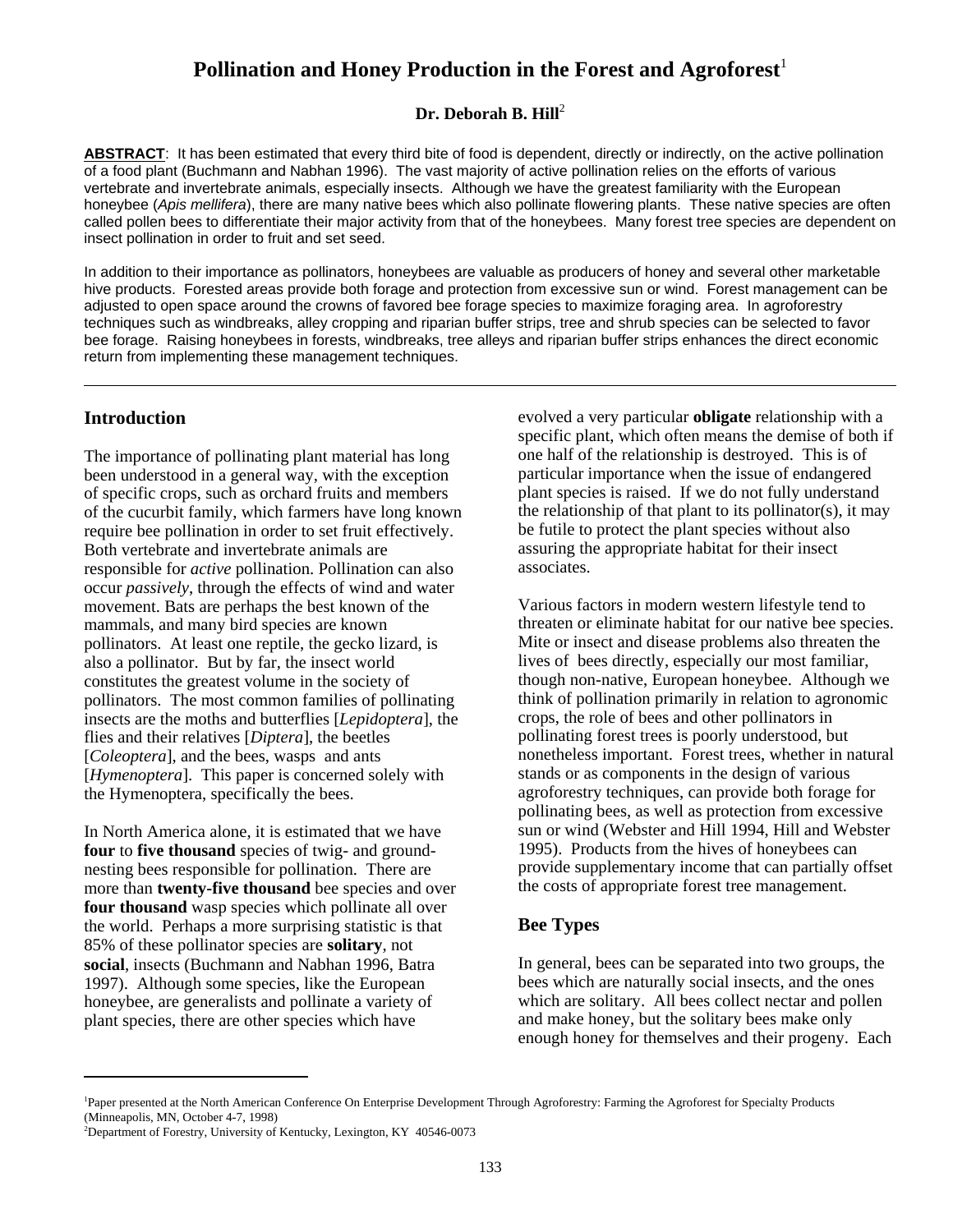mated solitary bee makes a nest with approximately ten brood cells (Hubbell 1997). The social bees, such as the European honeybee, make large stocks of honey, most of which can be removed without

damaging the viability of the hive. Solitary bees (Table 1) make their homes in twigs, in the ground, on adobe walls, in mud, in locations where other animals have already made holes, in wood, cardboard, and other materials.

| TADLE 1. SOMARY FORMALING DEES OF NOTHER AMERICA |                       |                       |                                                                                 |  |  |  |  |  |
|--------------------------------------------------|-----------------------|-----------------------|---------------------------------------------------------------------------------|--|--|--|--|--|
| Common name                                      | Genus                 | <b>Number Species</b> | Habitat                                                                         |  |  |  |  |  |
| Carpenter bees<br>Mason bees                     | Xylocopa<br>Osmia     | 8<br>140              | chew holes in wood<br>nest in pre-existing holes, close up with mud             |  |  |  |  |  |
| Mining mud bees<br>Polyester bees                | Anthopora<br>Colletes | 60<br>100             | nest in dry cliffs, adobe buildings<br>nest in ground, may occur in groupings   |  |  |  |  |  |
| Digger bees<br>Leaf-cutter bees                  | Andrena<br>Megachile  | 500<br>120            | nest underground<br>nest in pre-existing holes, line nest with leaf<br>sections |  |  |  |  |  |
| Sweat bees                                       | several               | 500                   | nest underground                                                                |  |  |  |  |  |
|                                                  |                       |                       |                                                                                 |  |  |  |  |  |

|  | <b>TABLE 1. Solitary Pollinating Bees of North America</b> |  |  |
|--|------------------------------------------------------------|--|--|
|  |                                                            |  |  |

Most solitary bees overwinter in their nests and reemerge in the spring when temperatures and other climatic conditions are appropriate for their spring activity. Almost all of the genera of solitary bees are beneficial for fruit crops (mining mud bees, mason bees, digger bees). *Anthophora abrupta*, one of the mining mud bees, is important in cranberry pollination (Lee 1998) and some of the polyester bees are particularly valuable for blueberry pollination (Batra 1997). [For the curious, polyester bees are so-named because they extrude a clear material to form a waterproof cover for their brood cells, and with a flap that closes the cell, the final result looks very much like a Ziploc bag. The clear material **is** a form of polyester.] Carpenter bees pollinate woody species including catalpa [*Catalpa speciosa*] and wisteria [*Wisteria frutescens*], and some species of digger bees pollinate red maples [*Acer rubrum*]. Leafcutter bees and sweat bees pollinate herbaceous species, including alfalfa. The alkali bee [*Nomia melanderi*], one of the sweat bees, is essential for alfalfa production in the western United States (Batra 1997).

Both carpenter bees and polyester bees may nest close to one another, so that even though they do not have the integrated social structure of a species such as the European honeybee, it may be possible to raise them communally, in order to have sufficient numbers of them for pollinating a particular crop. Although this

(Information from Batra 1997, Lee 1998)

may succeed logistically with the solitary bee species that already tend to nest in groups, a higher density of nest sites may make these pollen bees more susceptible to fungus diseases or other problems resulting from overcrowding (Hubbell 1997).

The smaller number of species, the social bees, include the European honeybee and bumblebees [*Bombus* spp.] as well as some genera of sweat bees, although the majority of sweat bees are solitary. Although apiculture, the raising of European honeybees [*Apis* spp], has been practiced both in the New and the Old World for centuries, **bombiculture**, the raising of bumblebees, is a fairly new development and more challenging than apiculture. Bumblebees are true social insects, with a queen, division of labor among drones and workers, and overlapping generations of individual bees. Bumblebees are excellent pollinators, especially for such crops as hothouse tomatoes. One of the characteristics that makes them so effective is that they "buzz" on the flowers, a process known as *sonication*. This vibration shakes the flowers and causes pollen from the flowers to scatter in all directions. Bumblebees can be raised right in the greenhouses with the tomatoes (Buchmann and Nabhan 1996).

The European honeybee is the best known of our pollinators. A generalist, it is often considered the best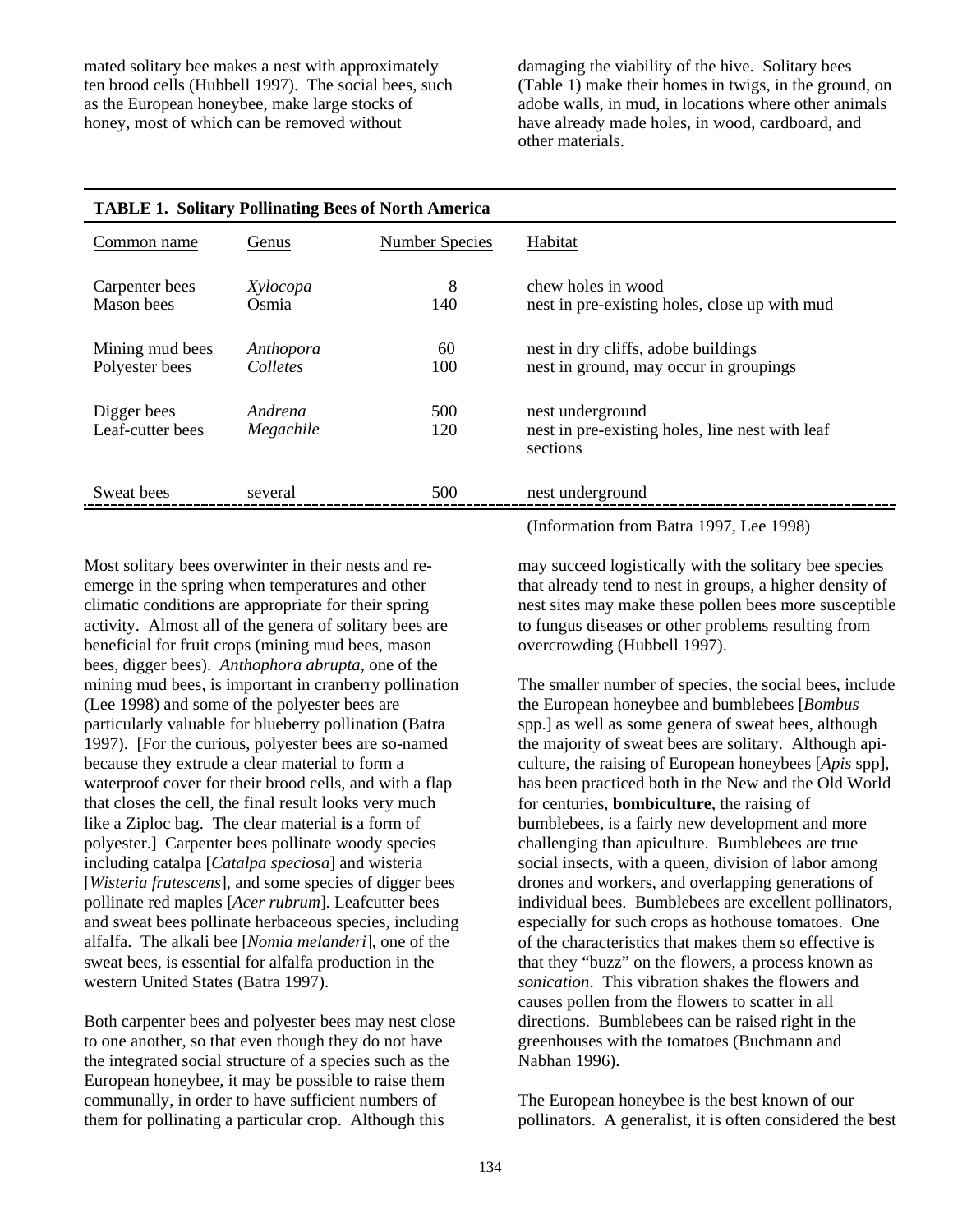insect pollinator because:

- individual worker bees show species fidelity to single species of flowering plants;
- the necessity of feeding  $50,000$  to  $80,000$  bees per hive means that each bee will make multiple trips daily to the same species of flowers; and
- honeybees overwinter as adults in colonies, so they can "jumpstart" with pollination and nectar collection in the springtime with a large resident population of foraging bees (Hill and Webster 1995). In a mild winter (with many days having temperatures over 50 degrees Fahrenheit), honeybees may even be able to do some limited foraging during that time, thereby reducing demand on stored hive reserves.

On the down side, some scientists have expressed concern that honeybees are *too* efficient in their collection of nectar and pollen, leaving none in a given local flower source for the foraging of other pollinators (Buchmann and Nabhan 1996, Hubbell 1997). Native Americans called the European honeybee "the white man's fly" because swarms of the honeybees often preceded the colonization of land by European pioneers (Hubbell 1997). Nonetheless, in the past three centuries of this country's existence, the honeybee has become a mainstay of the American agricultural scene, and the products of the hive much appreciated by the public.

# **Threats To Pollinators**

Since the variety of pollinators use a diversity of habitats, the more diverse the agronomic ecosystem is, the more likely it will support a healthy variety of beneficial insects, including the pollinators. The more agribusiness advances the spread of square miles of monocultural crops, as well as the removal of hedgerows and windbreaks to maximize the area cultivated, the more the diversity of this particular microfauna will be threatened. Large-scale irrigation is another activity that may destroy the nests of ground-nesting bee species. Heavy use of insecticides is an additional problem for pollinators, as many of them are particularly sensitive to chemicals. Improving knowledge of the variety of pollinators available to pollinate agronomic and orchard crops can help farmers make their farms more profitable. Understanding the habitat needs of these pollinators and providing appropriate habitats for these insects can improve integrated pest management programs and

Another problem, specifically for the European honeybee, is a combination of two mites that have attacked the honeybee population over the last several years. The first is a tracheal mite [*Acarapis woodi*] that infests the windpipes of the honeybees. The second is an external mite [*Varroa jacobsoni*], that parasitizes honeybee larvae. Both are lethal to the honeybees. Tracheal mites can be controlled with plantings of members of the mint family [*Mentha* spp] around the hives, and with medicinal applications of camphor or menthol inside the hives. The *Varroa* mite is more difficult to control, but hives can be medicated with some success. Interestingly enough, a related *Apis* species in the Orient has co-evolved with the *Varroa* mite, and has also evolved a grooming behavior to remove the mite from its body. If the mites get into places that the individual honeybee cannot reach by itself, the species has also evolved a grooming "dance" to alert fellow hive mates about the need for assistance. It would be ideal if the two species could somehow be put together so the European honeybees could learn the grooming behaviors from their Oriental cousins! Approximately two years ago, it was estimated that more than 90% of the feral or wild populations of honeybees had succumbed to the double jeopardy of the mite infestations (Hubbell 1997). Even domestic populations dropped by over 50% the winter of 1995- 1996. However, in the summer of 1998, I began to hear anecdotal evidence in both southern Ohio and in Kentucky, that beekeepers and others were seeing wild swarms of honeybees, some of which had taken up residence in abandoned domestic hives. If the feral honeybees are indeed making a comeback, they probably have developed some kind of resistance to the mite problems.

# **Management For Pollinators**

Human activity is not all bad for either pollen bees or honeybees. Bees tend to like open, sunny areas, so cultivation of the land and opening up of the original forested lands of the eastern United States helped with the development and spread of bees. Both traditional forestry and agroforestry provide opportunities for improving habitat for all species of bees.

In forestry, a practice known as **crop tree release** involves selecting the best commercially valuable trees in a stand - usually every thirty feet or so in a fully stocked stand - and marking to thin all trees around the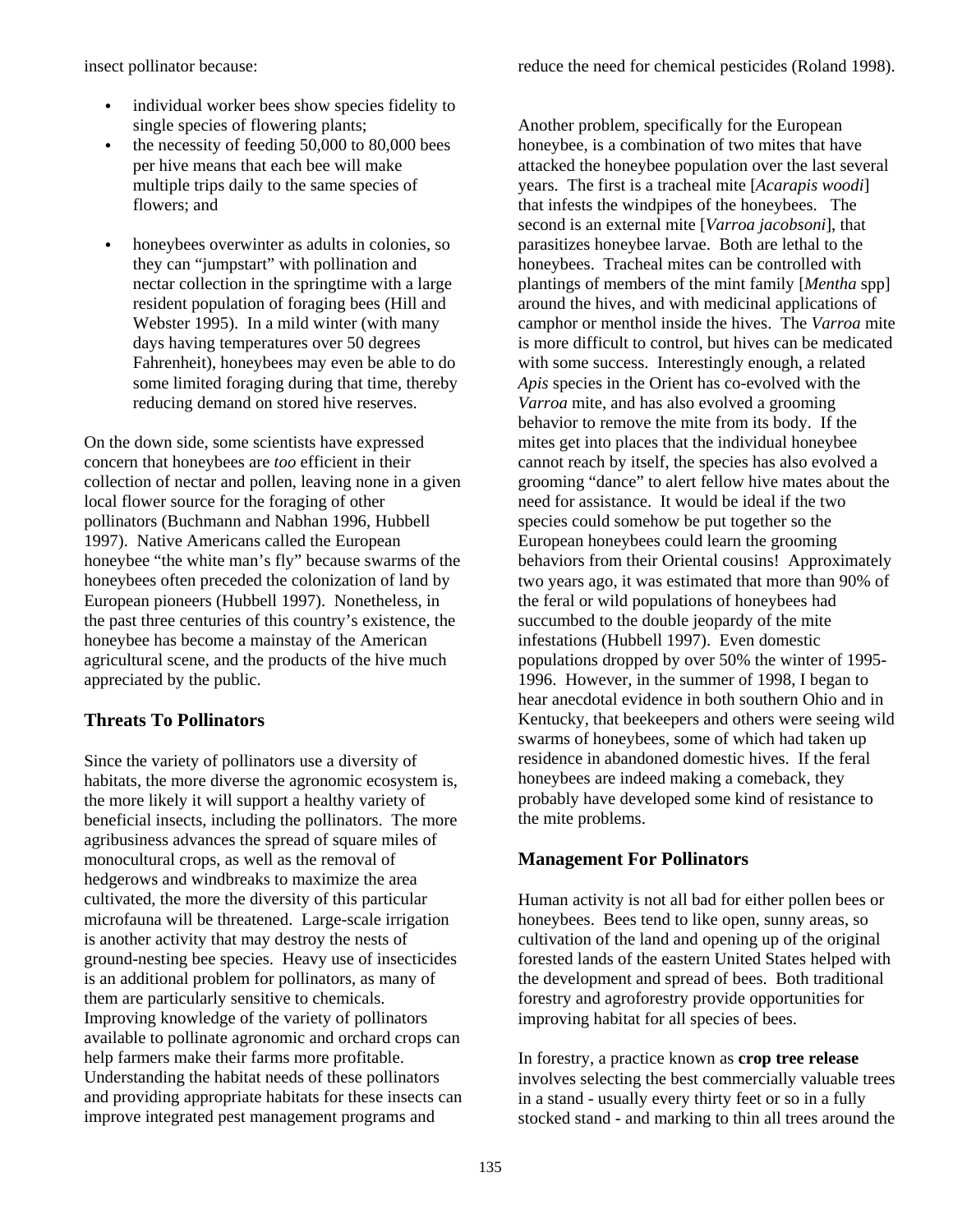crop trees to allow the selected trees maximum amounts of light, nutrients, and water. Opening the stand in this manner allows more light into the midstory and forest floor than is available under a closed canopy. Another option, useful for managing for a non-timber crop such as maple syrup as well as for bee forage, is thinning the stand to a level where crowns of adjacent trees are not touching, allowing the crowns to grow fuller in circumference and deeper down the stem of the tree. The larger surface area thus provided produces more flowers - and bee forage than a smaller crown. Although this type of management shifts the growth of the tree to an increased crown rather than greater height or diameter growth, it is possible to manage for maple syrup, nut production (walnuts) and/or bee foreage area on forest trees and still make them a timber crop at a later date. For timber value, it is important that the first 16-20 feet of the tree bole or trunk is free from branches.

Honeybees expend energy to cool themselves and their hives during hot weather. If the hives are shaded, that energy can be diverted to honey production and necessary hive maintenance activities. Forest trees, especially deciduous forest trees, are excellent for shading beehives, especially if the hives are placed on the north or northwest sides of the trees. On those aspects, the hives will receive maximum shading during the summer heat, yet be able to receive insolation in the winter when the leaves have fallen from the trees (Webster and Hill 1994). If a forested area has been thinned for crop tree release or **crown release**, the openings thus available would be excellent locations for siting hives, providing both some light and protection from too much sunlight and too much wind.

In agroforestry, the techniques of alley cropping, riparian buffer strips and windbreaks offer design opportunities to include tree and shrub species particularly good for bee forage, such as basswood [*Tilia americana*], black gum or tupelo [*Nyssa sylvatica*] or yellow-poplar [*Liriodendron tulipifera*]. Windbreaks in particular use three to seven rows of mixed deciduous and coniferous trees to form a wall which will break or divert the force of prevailing winds. Fast-growing species in such a formation could provide both appropriate bee forage as well as physical protection from excessive sun and wind (Hill and Webster 1995). Of these three agroforestry techniques, alley cropping may have the least flexibility, as there is usually only a single row of trees in the tree rows between the alleys of agronomic crops. Alley cropping could, however, use bee forage

trees for the long term crop. Riparian buffer strips follow the contours of the stream or other watercourse they are protecting, and their multi-layered format (zone 1 - trees along the water, zone 2 - shrubs behind and upslope from the trees, zone 3 - native grasses behind and upslope from the shrubs) offers many opportunities for siting hives and/or providing bee forage.

#### **Products From The Hive**

**Honey** is by far the most common and best known (and appreciated!) product from the honeybee hive. Honey has been a source of sweetness in the diets of humans and other animals since the beginning of recorded time. Aside from its value as a high-energy food source, honey also has natural antiseptic, antibiotic and antimycotic characteristics (Lee and Lee, 1995). Honey is an easily digested food, primarily because it is already pre-digested by the bees themselves. Recent research at the University of Illinois, Urbana-Champaign, indicates that not only does honey taste good to us, but also it contains antioxidants, on average about the same amount as tomatoes. Although this quantity is not overwhelming on its own, especially if we use honey by the teaspoonful, it can be significant if some of the higher level antioxidant honeys are used in food processing. Some studies in food science at Clemson University indicated that using honey in prepared meats especially reduced the rate of oxidation of those meats once they were cooked (Raloff 1998). On a commercial basis, much of the honey available is clover honey or wildflower honey. However, there is a sizable gourmet market that seeks out honeys made from tupelo, basswood, or sourwood [*Oxydendrum arboreum*] trees. Some enterprising entrepreneurs have even started to add special flavorings to honey, such as ginseng, which creates a product with a considerably higher value than the original honey itself.

**Beeswax** is probably the second most familiar product of the hive. Beeswax is the waxy coating that bees use to seal off the honey-containing cells as well as the brood cells for new queens. It has been used for candle-making and a wide variety of domestic and industrial applications. Its value in the marketplace has been increasing, along with the value of honey, over the past two decades.

**Bee pollen** is another product from the hive. The average hive in North America can produce about 50 pounds of honey per year. That same hive may also be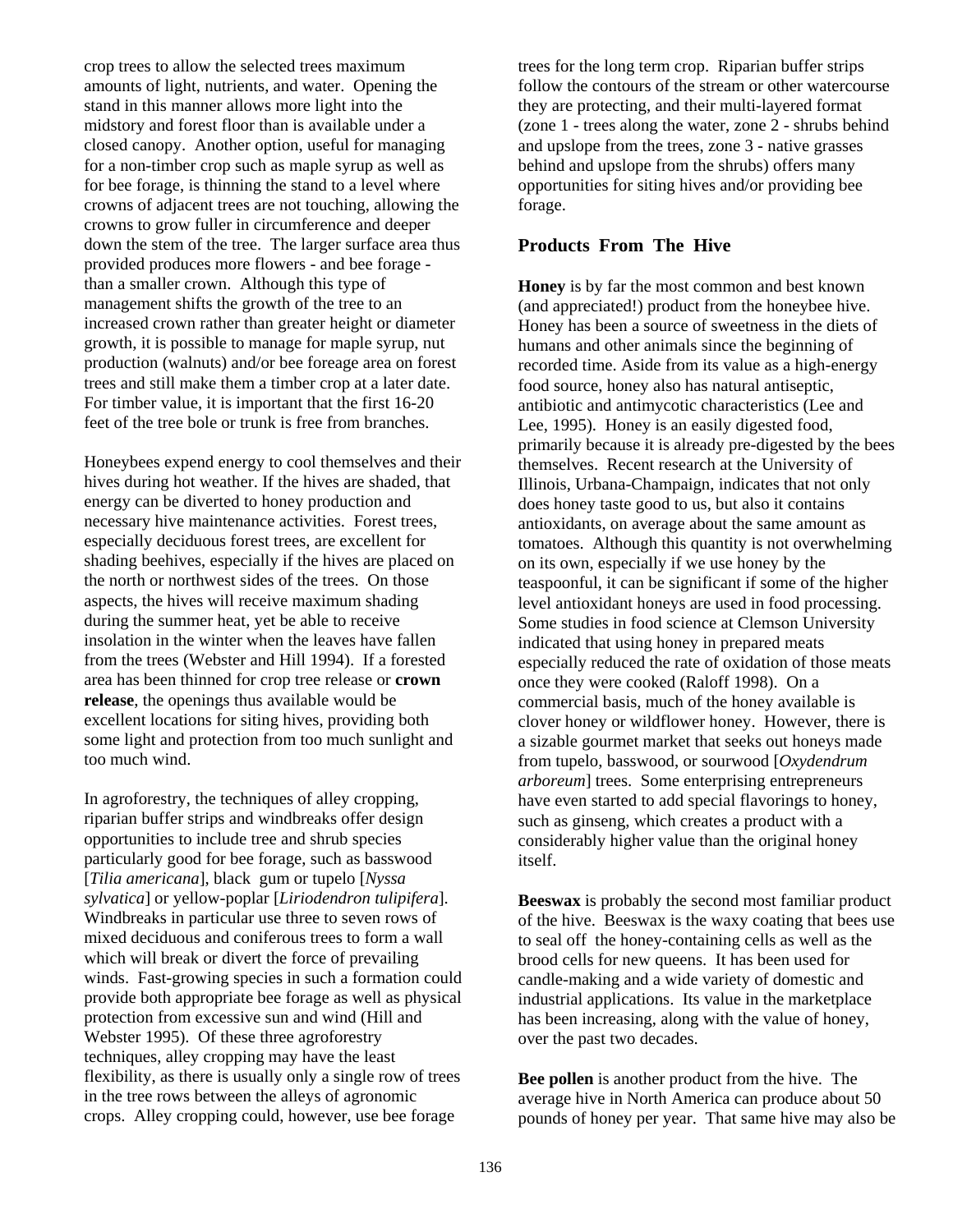able to produce 50 pounds of pollen per year. Bee pollen has been used in sports medicine as a legal quick-energy supplement. It contains amino acids, enzymes and hormones and can not only provide a jolt of energy, but also can be used to treat disease, increase working capacity, and diminish tiredness. Along with studies to use locally produced honey to combat allergies, the United States Government has been studying bee pollen as a treatment to prevent or reduce allergenic reactions (Lee and Lee 1995)

**Royal jelly**, a glandular secretion produced by young female bees, is primarily for the exclusive diet of the queen. Every honeybee larva receives a three-day supply of this extraordinary material at the beginning of its development. The queen receives *only* this material during her entire development. This unique diet produces an insect that is 40 percent larger and 60 percent heavier than the other bees and enables the queen to live for up to five years, in contrast to an average bee's lifespan of three months or less. The queen bee is also capable of laying up to 2000 eggs per day to repopulate the hive. Royal jelly has strong antimicrobial and anti-inflammatory properties, aids skin regeneration (hence its value to the cosmetic industry!), and increases resistance to disease (Lee and Lee 1995).

**Propolis**, the last of the hive products, is a sticky, resinous material that the worker bees collect from small bark wounds in hardwood species such as poplars [*Populus* spp] and from conifers. It is brought into the hive for various repair work, often used to seal the interior of the hive, and to reinforce the walls of brood chambers and passageways. It also protects the bees from viral and bacterial infections. Research indicates that propolis can stimulate the thymus gland in humans and boost the immune system. Propolis has antifungal, antibiotic, and antiseptic properties (Lee and Lee 1995).

In addition to all these hive products which can be marketed in grocery stores, farmers' markets, natural food and health food stores, there is considerable anecdotal evidence that people suffering from rheumatoid or arthritic problems have found relief from the pain of those afflictions through **bee venom.** The problem with this treatment is that it still needs to be administered by the bee, which dies in the process. This treatment has been used more widely in Western and Eastern Europe and in China than in the United States, but has been observed as effective for generations. Beekeepers usually don't have arthritis or at least experience pain from it! (Mraz 1995, Lee

and Lee 1995).

All of these hive product options have substantial economic value. The price of honey has increased from about 17.5 cents a pound in 1970 to over 3 dollars a pound today (Jones 1985, Fox 1997). A pound of bee pollen may be worth twice that. Royal jelly and propolis are produced in smaller volumes per hive per year, and are priced in response to a limited supply and an increasing demand. Marketing beehives for pollination work has changed from a price of \$22 per colony in the 1980s to \$34 per colony in 1997 (Hubbell 1997). Nurturing our honeybees and protecting them from mite and disease problems yields financial benefits in return.

### **Summary**

We are slowly becoming aware of just how important pollinating insects are to the continuance and health of our food plants. We also realize that many of those same insects are essential for the healthy reproduction of our forests and agroforests. Both pollen bees and honeybees would benefit from more attention paid to the preservation and restoration of appropriate habitat as well as to a diversity of flowering species for bee forage. As agriculture becomes more simplified and conducted on larger scales as agribusiness, it will be increasingly important to monitor practices such as large scale irrigation and use of insecticides so that negative impacts on these pollinators are minimized. In addition to their essential role in pollination, the European honeybee continues to provide us with food and medicinal products from its hives. These activities continue despite attacks by two lethal mites as well as environmental challenges. The value of crop pollination probably can be measured in billions of dollars nationally, while the hive products contribute more millions to local economies on an annual basis. Appropriate management of our native forests, as well as the tree components of agroforestry techniques such as alley cropping, riparian buffer strips and windbreaks, will help ensure the health and survival of these "busy" workers.

# **Literature Cited**

Batra, S. 1997. Unsung Heroines of Pollination. *Natural History*. 106 (4): 42-43

Buchmann, S. L. and G.P. Nabhan. 1996. *The Forgotten Pollinators*. Island Press, Washington, D.C. 292 pp.